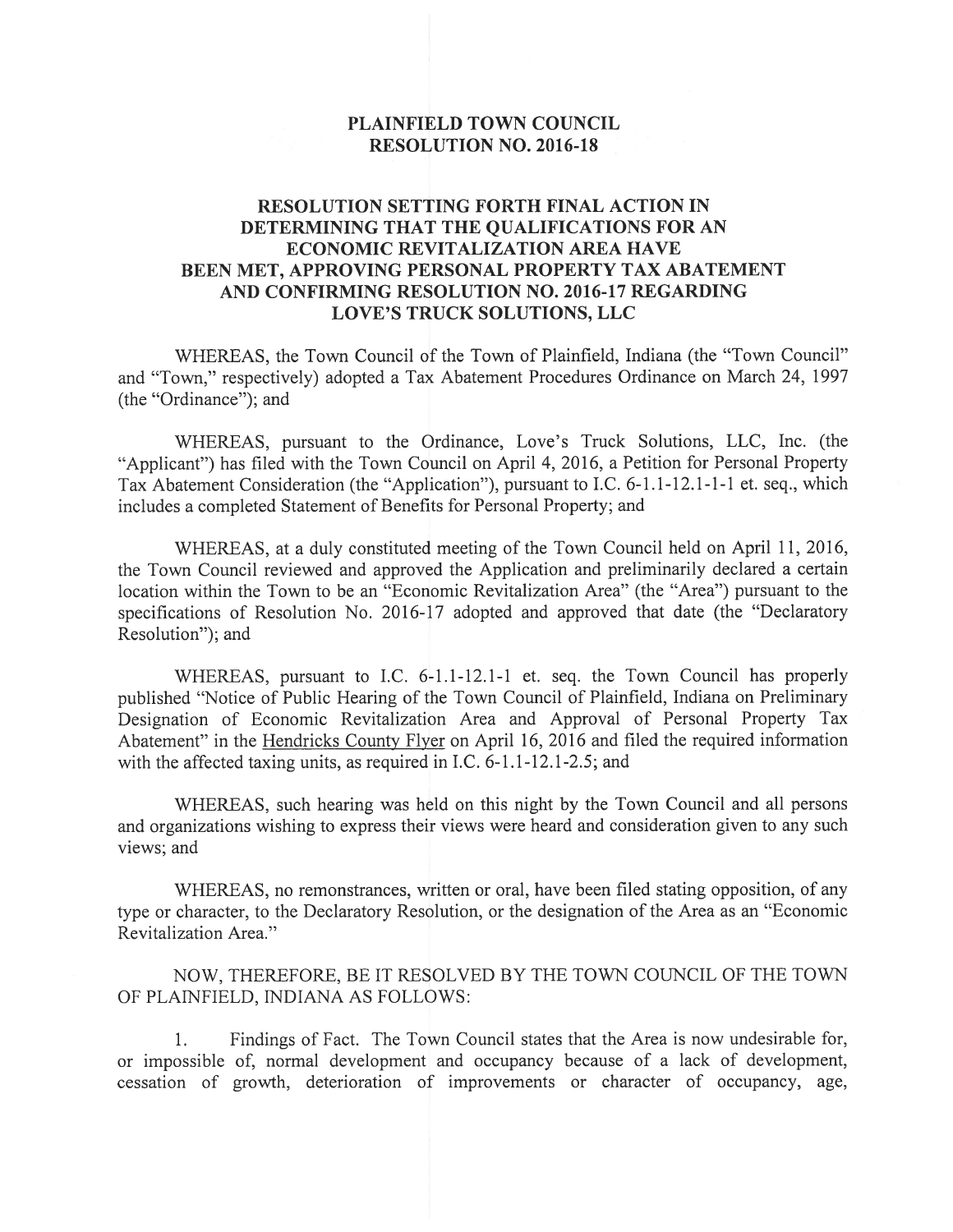obsolescence, substandard buildings or other factors that have impaired value or prevent normal development of property. The Town Council hereby finds the following:

- (a) The estimate of the value of the Applicant's Project as described in the Application is reasonable;
- (b) The employment numbers reported in the Application, if any, are reasonably expected;
- (c) The salaries related to such employment, if any, are reasonable;
- (d) The benefits reported in the Application to be received from the Applicant's project are sufficient to justify the deduction; and
- (e) That, unless otherwise approved, any abatement for the Economic Revitalization Area shall have its abatement calculated in accordance with the standard abatement percentages shown on the chart attached as Exhibit A to this resolution and shall otherwise be in accordance with the Ordinance.

2. Compliance with the Ordinance and Indiana Law. It is hereby found by the Town Council that the Application complies with the Ordinance and Indiana Code 6.1.1-12.1-3.

3. Confirmation of the Declaratory Resolution. It is hereby declared by the Town Council that the Declaratory Resolution is in all respects hereby confirmed, and it is hereby stated that the qualifications for an economic revitalization area have been met by the Applicant as to the location described in the Declaratory Resolution in accordance with the percentages shown for abatement on Exhibit A attached hereto.

4. Final Action. After legally required public notice, and after public hearing pursuant to such notice, the Town Council hereby takes "final action," as that phrase is defined in I.C. 6-1.1-12.1-1 et. seq., on the date hereof, with regard to designation of the Area, approval of the Application, and the previous adoption of the Declaratory Resolution.

5. Effective Date. This resolution shall be effective immediately upon its passage, subject to any right of appeal as provided by Indiana law.

6. Filing With Hendricks County Authorities. Upon the adoption of this resolution, the Clerk-Treasurer of the Town shall cause a certified copy of this resolution, including the description of the previously described location and attached map, to be filed with the Hendricks County Assessor and/or such other Hendricks County Government officials as shall be necessary to make the Applicant eligible to file for personal property tax abatement as to the personal property contemplated by the Application, heretofore reviewed and approved by the Declaratory Resolution and ratified and confirmed by this resolution.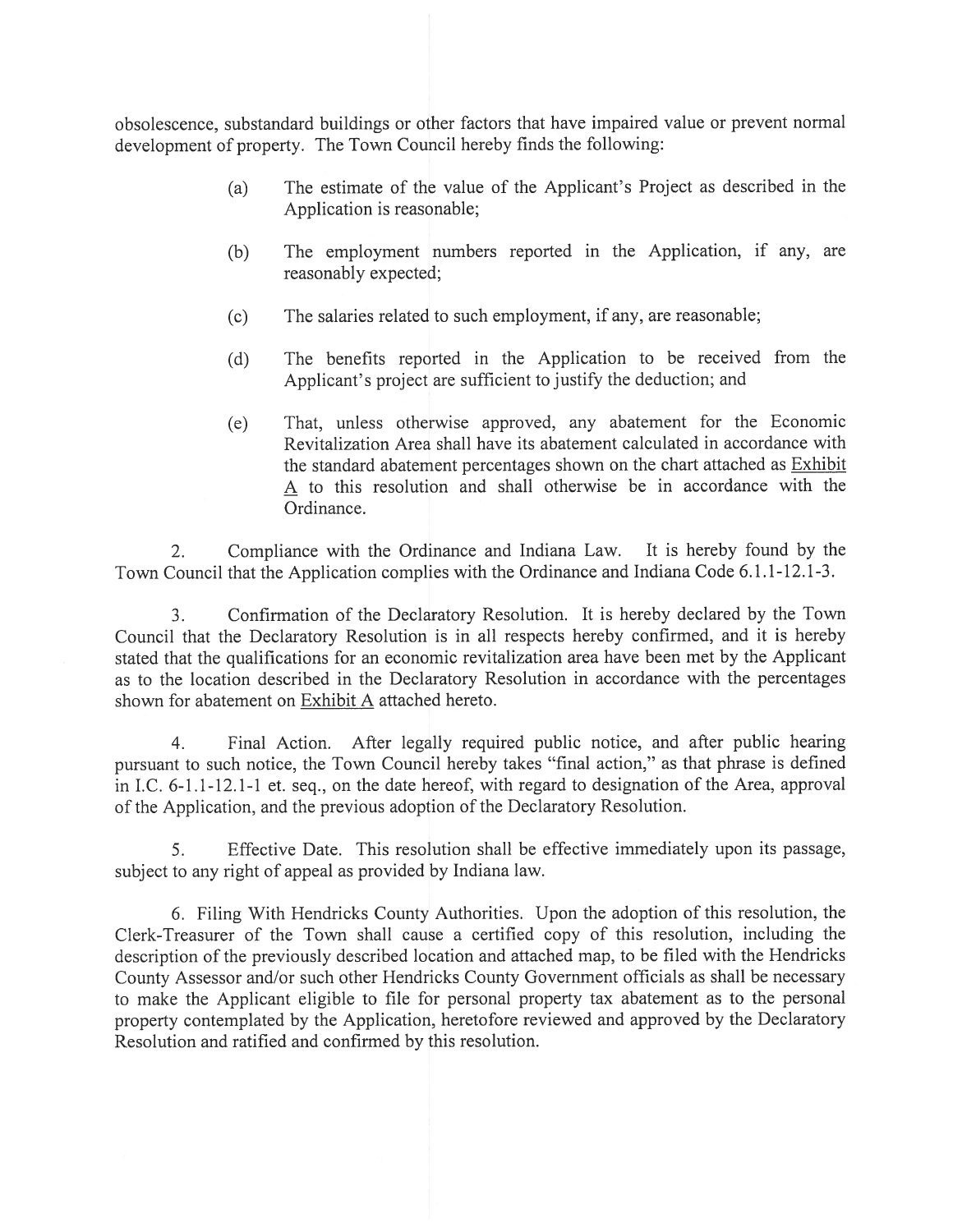Adopted by the Town Council of the Town of Plainfield, Indiana this 25th day of April, 2016.

HENDRICKS COUNTY, INDIANA Robin G. Brandgard, President Bill Kirchoff Kent MoPhai e K. Angle Dan Bridge

TOWN COUNCIL, TOWN OF PLAfNFIELD

Attested b

Wesley R. Bennett, Clerk-Treasurer of the Town of Plainfield, Indiana